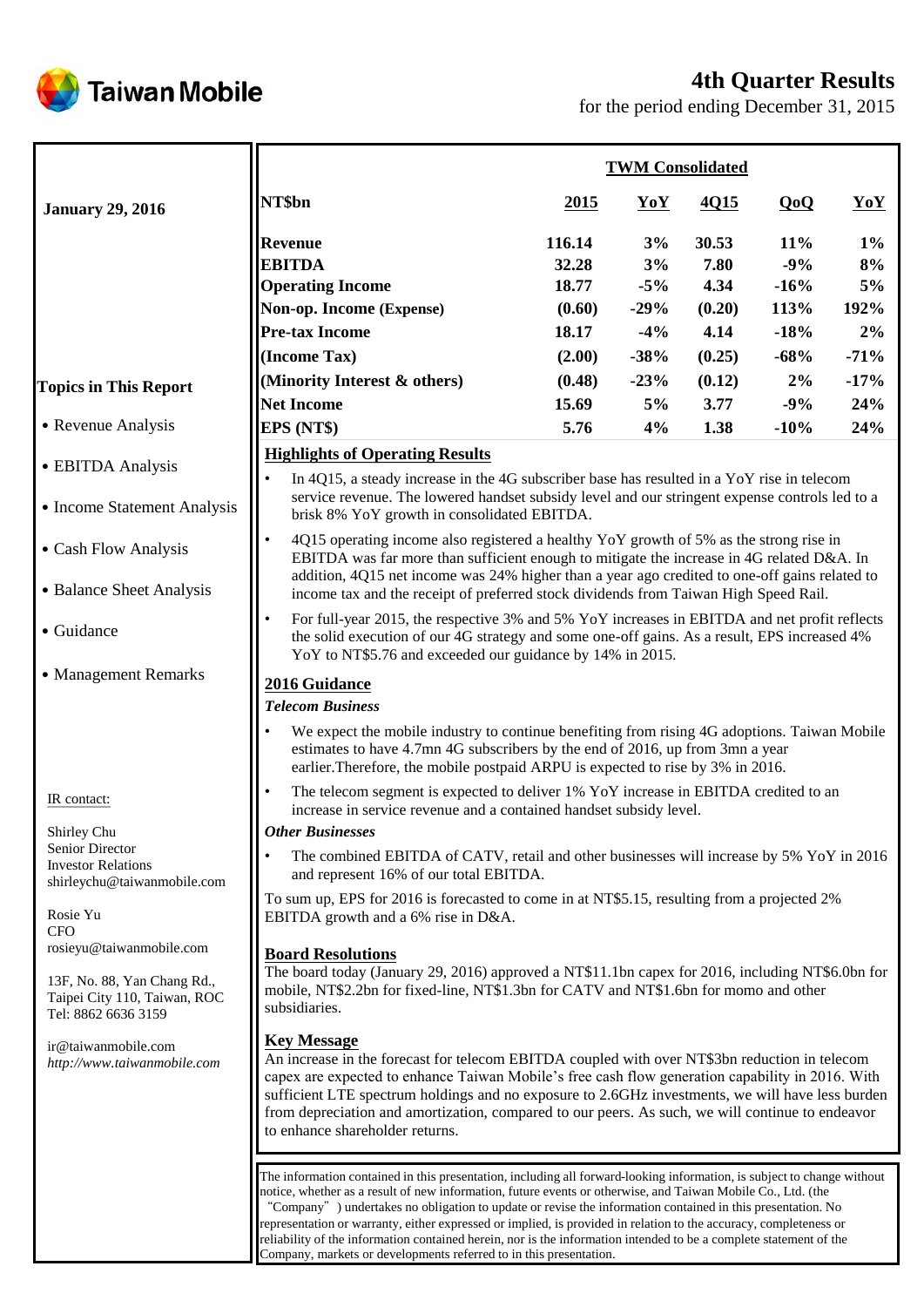

#### **o I. Revenue Analysis**

# **Table 1. Key Operational Data**

| <b>Residual Value (NT\$bn)</b> | 4015  | YoY   | 2015  | YoY   |
|--------------------------------|-------|-------|-------|-------|
| Mobile Service Revenue         | 16.48 | $1\%$ | 65.40 | 1%    |
| Postpaid ARPU (NT\$)           | 874   | 4%    | 860   | 3%    |
| Blended ARPU (NT\$)            | 735   | $1\%$ | 733   | $0\%$ |
| Telecom Service Revenue        | 17.69 | 2%    | 70.29 | $1\%$ |

| <b>Revenue (NT\$bn)</b> | 4Q15  | QoQ   | YoY    | 2015  | YoY    |
|-------------------------|-------|-------|--------|-------|--------|
| <b>Telecom</b>          | 21.93 | 12%   | $-1\%$ | 83.78 | 2%     |
| Service                 | 15.35 | 0%    | 0%     | 61.15 | 0%     |
| Device Sales            | 6.58  | 55%   | $-4%$  | 22.63 | 7%     |
| <b>CATV</b>             | 1.67  | 2%    | 4%     | 6.55  | 3%     |
| - Pay-TV Related        | 1.12  | 0%    | 1%     | 4.46  | 2%     |
| - Broadband             | 0.32  | $0\%$ | 4%     | 1.28  | 5%     |
| - Content & Others      | 0.23  | 18%   | 18%    | 0.81  | 6%     |
| momo                    | 6.85  | 8%    | 8%     | 25.64 | 7%     |
| - Online Shopping       | 4.76  | 11%   | 16%    | 17.22 | 15%    |
| - TV Shopping & Others  | 2.10  | 3%    | $-6\%$ | 8.42  | $-6\%$ |
| Others <sup>1</sup>     | 0.17  | 14%   | 38%    | 0.60  | 56%    |

Note 1: Other revenue primarily consists of operating revenue from our 49.9%-held Taipei New Horizon Co., Ltd., which became a consolidated entity on Feb 21, 2014.

|                               | 4Q15    | 3Q15   | 4Q14   | QoQ    | YoY    |
|-------------------------------|---------|--------|--------|--------|--------|
| <b>Mobile Subscribers (K)</b> | 7,453   | 7,507  | 7,430  | $-1\%$ | $0\%$  |
| - Postpaid                    | 5,981   | 5,982  | 6,056  | 0%     | $-1\%$ |
| <b>Monthly Churn</b>          | $2.7\%$ | 1.9%   | 2.7%   |        |        |
| - Postpaid                    | 1.5%    | 1.5%   | 1.7%   |        |        |
| MOU (bn)                      | 2.75    | 2.83   | 2.86   | $-3%$  | $-4\%$ |
| Pay-TV Subs (K)               | 589     | 590    | 588    | $0\%$  | $0\%$  |
| Cable Broadband Subs (K)      | 199     | 197    | 190    | 1%     | 5%     |
| DTV Subs (K)                  | 189     | 188    | 172    | 1%     | 10%    |
|                               |         |        |        |        |        |
| <b>CATV ARPU (NT\$)</b>       | 4Q15    | QoQ    | YoY    | 2015   | YoY    |
| <b>Basic TV</b>               | 488     | 0%     | $-1\%$ | 491    | $-1\%$ |
| <b>Broadband</b>              | 538     | $-1\%$ | $-1\%$ | 542    | 0%     |
| <b>DTV</b>                    | 130     | $-1\%$ | $-2\%$ | 132    | $-1\%$ |
| Blended <sup>1</sup>          | 815     | 0%     | 1%     | 812    | 2%     |

Note 1: Cable TV & broadband related revenue (excluding content agency) divided by CATV subscriber number

# *Telecom:*

The 4G service take-up rate reached 43% of the postpaid installed base as of the end of 2015. As 4G postpaid ARPU was 1.5x the company's postpaid ARPU, a rising 4G postpaid subscriber number helped mobile postpaid ARPU grow by 4% YoY in 4Q15, hitting a record high of NT\$874.

Mobile MOU (minutes of use) YoY decline in 4Q15 narrowed to only 4% compared to 7% a quarter ago, aided by growing voice roaming business.

4Q15 device sales increased QoQ because of the launch of the iPhone 6S. However, device sales volume came off from a year ago, due partially to weaker demand for high-end smartphone.

# *Cable:*

The YoY growth in pay-TV related revenue was resilient at 1%, underpinned by continual increases in digital TV service adoptions. Cable broadband business also benefited from expanding subscriber numbers and a rising mix of the higher-speed services, i.e. above 50Mbps, up to 37% in 4Q15 from 28% a year ago.

#### *momo*

momo derived 69% of its revenue from the online shopping business which registered an healthy 15% YoY growth in 4Q15. However, its TV home shopping business remained lackluster.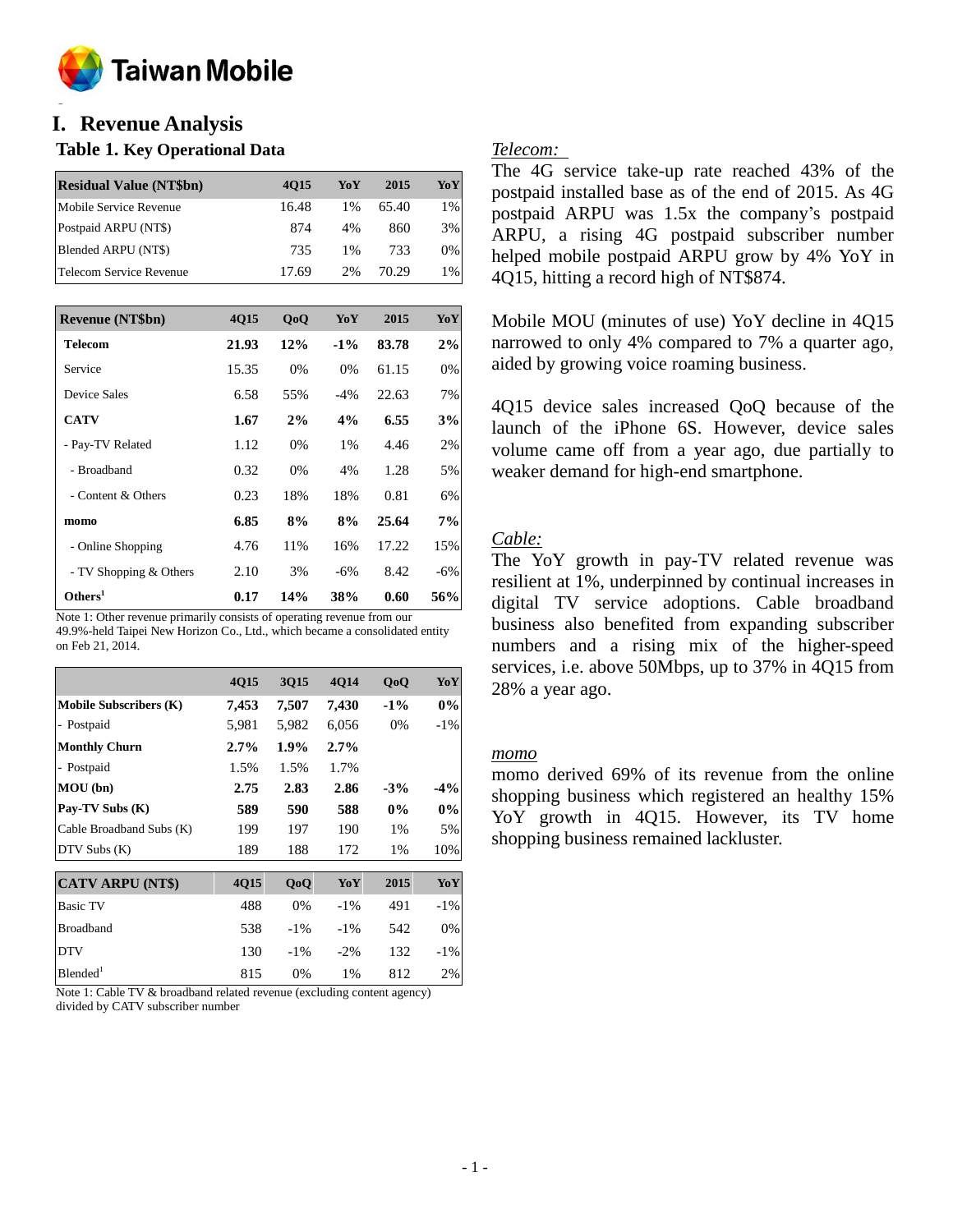

# **Table 2. EBITDA Breakdown**

| NT\$bn        | 4Q15  | QoQ         | Yo Y        | 2015  | YoY             |
|---------------|-------|-------------|-------------|-------|-----------------|
| <b>EBITDA</b> | 7.80  | $-9%$       | 8%          | 32.38 | 3%              |
| - Telecom     | 6.53  | $-11%$      | 10%         | 27.23 | 4%              |
| - CATV        | 0.89  | 1%          | 4%          | 3.56  | 4%              |
| - momo        | 0.28  | 0%          | $-28%$      | 1.19  | $-24%$          |
| - others      | 0.07  | 15%         | 41%         | 0.24  | 18%             |
| Margin        | 25.6% | $-5.5$ ppts | 1.5ppts     | 27.8% | 0.0ppts         |
| - Telecom     | 29.8% | -7.7ppts    | 3.0ppts     | 32.5% | 0.8ppts         |
| - CATV        | 53.5% | $-0.9$ ppts | 0.5ppts     | 54.4% | 0.5ppts         |
| - momo        | 4.1%  | $-0.3$ ppts | $-2.0$ ppts | 4.6%  | $-1.9$ ppts     |
| - others      | 42.7% | $0.1$ ppts  | 1.2ppts     |       | 39.8% -12.8ppts |
|               |       |             |             |       |                 |
| D&A           | 3.47  | $1\%$       | 11%         | 13.52 | 17%             |
| - Telecom     | 3.13  | 2%          | 12%         | 12.12 | 17%             |
| - CATV        | 0.22  | $-4%$       | $-2%$       | 0.90  | 10%             |
| - momo        | 0.03  | $-14%$      | $-16%$      | 0.13  | $-2%$           |
| - others      | 0.05  | $-1\%$      | 28%         | 0.21  | 48%             |
| <b>EBIT</b>   | 4.34  | $-16%$      | 5%          | 18.77 | $-5%$           |
| - Telecom     | 3.40  | $-20%$      | 8%          | 15.12 | $-4%$           |
| - CATV        | 0.68  | 2%          | 7%          | 2.66  | 2%              |
| - momo        | 0.25  | 2%          | $-29%$      | 1.06  | $-26%$          |
| - others      | 0.02  | 95%         | 100%        | 0.03  | $-52%$          |

Note: The combined total of telecom, CATV, momo and others does not equal the consolidated total of each account due to minor adjustments and eliminations.

#### **Table 3. Non-operating Item**

| NT\$bn                                           | 4015   | 0 <sub>0</sub> | YoY    | 2015   | YoY    |
|--------------------------------------------------|--------|----------------|--------|--------|--------|
| <b>Non-Operating</b><br><b>Revenue (Expense)</b> | (0.20) | 113%           | 192%   | (0.60) | $-29%$ |
| - Net Interest Expense                           | (0.15) | $-4\%$         | 38%    | (0.58) | 14%    |
| - Write-off Loss                                 | (0.23) | 312%           | $-38%$ | (0.37) | $-62%$ |
| - Other Revenue<br>(Expense)                     | 0.18   | 57%            | $-56%$ | 0.34   | $-46%$ |

# EBITDA Analysis

Due to a steadily increasing mobile service revenue coupled with fewer handset subsidies from lesser handsets sold as well as lower SAC (subscriber acquisition cost), YoY growth rate in 4Q15 telecom EBITDA accelerated to 10%. The sequential decline in telecom EBITDA was due to the impact from iPhone 6S launch.

Rising revenues in HBG's broadband and DTV businesses and effective cost controls supported a 4% YoY increase to its EBITDA in 4Q15.

Negatively affected by higher TV channel costs paid and lower revenue mix from its higher-margin TV home shopping business, momo still had a YoY margin contraction in 4Q15. Nevertheless, its 4Q15 EBITDA stabilized sequentially.

# D&AAnalysis

We deployed 30MHz spectrum for LTE service in 4Q15, up from 20MHz a year ago. This, together with an expanding 4G network roll-out, led to a YoY increase in 4Q15 telecom D&A expenses.

The YoY change in CATV 4Q15 D&A expense became negative as the D&A addition from the new digital set-up-boxes invested was lower than the D&A reduction from those purchased two years earlier which have been fully depreciated.

# Non-Operating Item Analysis

For full year 2015, assets write-off loss decreased YoY significantly. The one-off gains in 2015, which was lower than a year ago, mainly came from the NT\$215m dividends received in 4Q15 from the investments in Taiwan High Speed Rail's preferred shares. Net net, 2015 reported a YoY decrease in non-operating expense.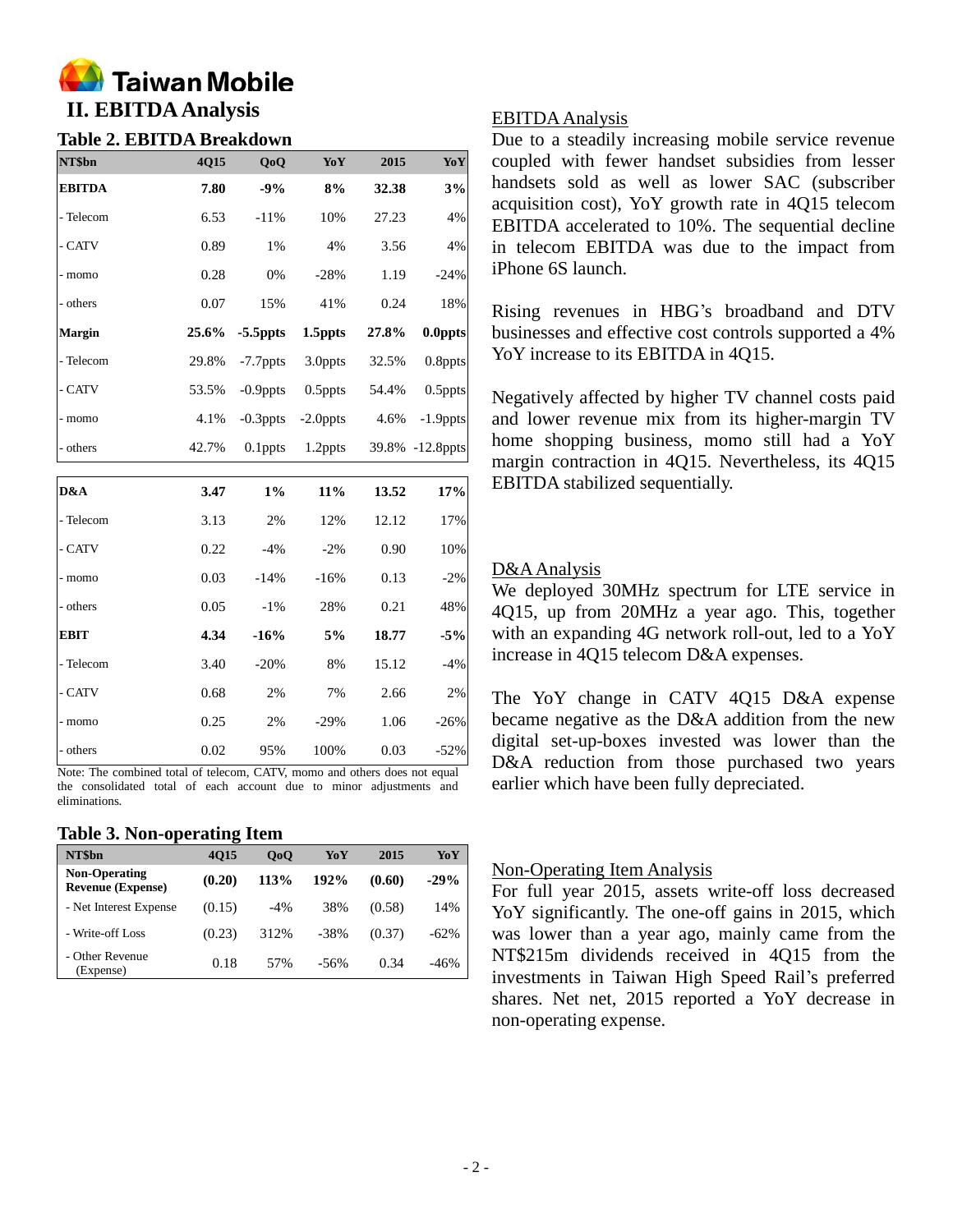

# **III. Income Statement Analysis**

| NT\$bn                      | 4Q15   | QoQ    | YoY   | % of 4Q15<br><b>Forecast</b> |
|-----------------------------|--------|--------|-------|------------------------------|
| <b>Revenue</b>              | 30.53  | $11\%$ | $1\%$ | 92%                          |
| <b>Operating Cost</b>       | 21.56  | 18%    | $0\%$ | 93%                          |
| <b>Operating Expense</b>    | 4.64   | 10%    | 0%    | 91%                          |
| <b>Operating Income</b>     | 4.34   | $-16%$ | 5%    | 90%                          |
| Non-op. Income<br>(Expense) | (0.20) | 113%   | 192%  | 57%                          |
| Pre-tax Income              | 4.14   | $-18%$ | 2%    | 93%                          |
| <b>Net Income</b>           | 3.77   | $-9%$  | 24%   | 106%                         |
| EPS (NT\$)                  | 1.38   | $-10%$ | 24%   | 107%                         |
| <b>EBITDA</b>               | 7.80   | $-9%$  | 8%    | 92%                          |
| EBITDA margin               | 25.6%  |        |       |                              |

# **Table 4. 4Q15 Consolidated Results vs. Forecast**

# **Table 5. 2015 Consolidated Results vs. Forecast**

| NT\$bn                      | 2015   | YoY    | % of 2015<br><b>Forecast</b> |
|-----------------------------|--------|--------|------------------------------|
| <b>Revenue</b>              | 116.14 | 3%     | 93%                          |
| <b>Operating Cost</b>       | 79.79  | 6%     | 92%                          |
| <b>Operating Expense</b>    | 17.59  | $-1\%$ | 90%                          |
| <b>Operating Income</b>     | 18.77  | $-5%$  | 99%                          |
| Non-op. Income<br>(Expense) | (0.60) | $-29%$ | 41%                          |
| Pre-tax Income              | 18.17  | $-4%$  | 104%                         |
| <b>Net Income</b>           | 15.69  | 5%     | 113%                         |
| EPS (NT\$)                  | 5.76   | 4%     | 114%                         |
| <b>EBITDA</b>               | 32.28  | 3%     | 98%                          |
| <b>EBITDA</b> margin        | 27.8%  |        |                              |

Income Statement Analysis

# *4Q15*

A steady increase in the 4G subscriber base has resulted in a YoY rise in telecom service revenue. The lowered handset subsidy level and our stringent expense controls led to a brisk 8% YoY growth in consolidated EBITDA in 4Q15.

Operating income also registered a healthy growth of 5% as the strong rise in EBITDA was far more than sufficient enough to mitigate the increase in 4G related D&A. In addition, 4Q15 net income was 24% higher than a year ago credited to one-off gains related to income tax and the receipt of preferred stock dividends from Taiwan High Speed Rail.

# *2015*

For full-year 2015, the respective 3% and 5% YoY increases in EBITDA and net profit reflects the solid execution of our 4G strategy and some one-off gains. As a result, EPS increased 4% YoY to NT\$5.76 and exceeded our guidance by 14% in 2015.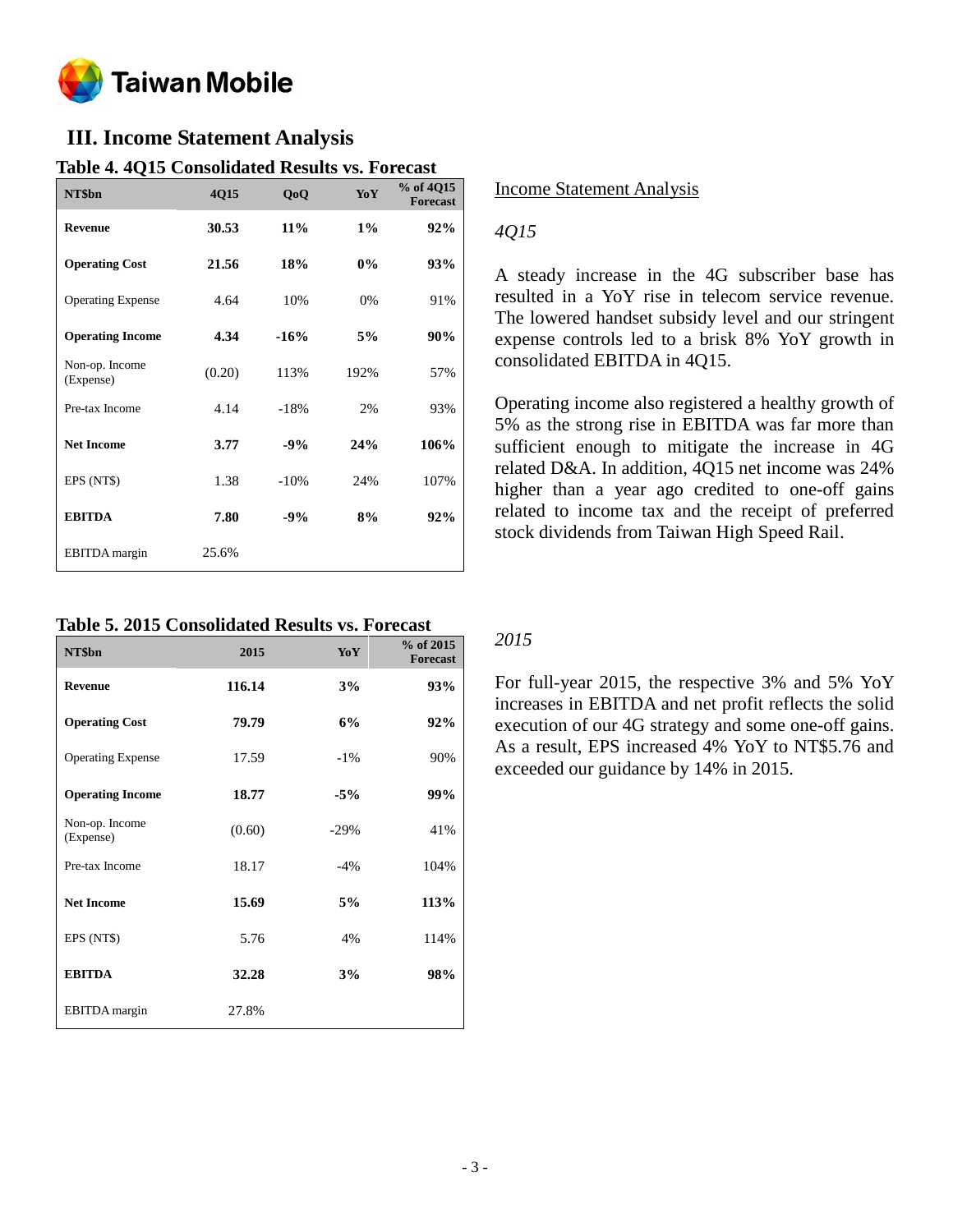

# **IV. Cash Flow Analysis**

# **Table 6. Cash Flow**

| NT\$bn                                      | 2015    | 2014    | 4Q15                     | 3Q15    |
|---------------------------------------------|---------|---------|--------------------------|---------|
| <b>Total Op Sources/(Uses)</b>              | 25.81   | 28.34   | 7.74                     | 7.25    |
| Pre-tax Income                              | 18.17   | 18.77   | 4.14                     | 5.05    |
| Depreciation                                | 10.58   | 9.72    | 2.67                     | 2.65    |
| Amortization                                | 2.94    | 1.87    | 0.79                     | 0.79    |
| Changes in Working Capital                  | (7.11)  | (3.72)  | (0.33)                   | (1.52)  |
| <b>Asset Write-off Add-backs</b>            | 0.33    | 0.97    | 0.23                     | 0.04    |
| Other Add-backs                             | 0.90    | 0.73    | 0.23                     | 0.26    |
| <b>Net Investing</b><br>Sources/(Uses)      | (15.18) | (19.66) | (1.76)                   | (4.44)  |
| Capex <sup>1</sup>                          | (12.62) | (14.70) | (2.80)                   | (2.96)  |
| Divestment (Acquisition)                    | 0.58    | (4.35)  | 0.00                     | 0.65    |
| <b>4G License Fees</b>                      | (3.43)  |         |                          |         |
| <b>Other Financial Assets</b><br>(Increase) | 0.13    | (1.94)  | (0.02)                   | (1.20)  |
| Cash from Subsidiary                        |         | 1.21    |                          |         |
| <b>Refundable Deposits</b><br>(Increase)    | (0.00)  | (0.01)  | 1.02                     | (1.00)  |
| Others                                      | 0.17    | 0.14    | 0.04                     | 0.07    |
| <b>Net Financing</b><br>Sources/(Uses)      | (9.95)  | (8.74)  | (4.68)                   | (4.33)  |
| Cash Dividend Payment                       | (15.24) | (15.06) |                          | (15.24) |
| Short-Term Borrowings                       | (4.68)  | (11.71) | 0.87                     | 0.70    |
| Commercial Paper Payable<br>Increase        | 5.20    | 3.19    | (6.88)                   | 10.29   |
| Long-Term Bank Loan                         | 6.56    | 8.90    | 2.00                     | 0.09    |
| Dividends Paid to Minority<br>Shareholders  | (0.67)  | (0.22)  | $\overline{\phantom{0}}$ |         |
| Others                                      | (1.12)  | 6.17    | (0.67)                   | (0.16)  |
| <b>Net Cash Position Chg.</b>               | 0.68    | (0.05)  | 1.30                     | (1.51)  |

1. Inclusive of prepayments for equipment and the acquisition of computer software & other intangible assets

#### **Table 7. Capex & FCF**

| NT\$bn                | 2015   | 2014  | <b>4015</b> | 3015   |
|-----------------------|--------|-------|-------------|--------|
| <b>Cash Capex</b>     | 12.62  | 14.70 | 2.80        | 2.96   |
| - Mobile              | 9.48   | 9.62  | 2.21        | 2.46   |
| - Fixed-line          | 1.60   | 1.54  | 0.45        | 0.21   |
| - Cable MSO           | 0.72   | 0.98  | 0.13        | 0.18   |
| - momo & others       | 0.82   | 2.57  | 0.00        | 0.11   |
| % of Revenue          | $11\%$ | 13%   | 9%          | $11\%$ |
| <b>Free Cash Flow</b> | 13.19  | 13.63 | 4.94        | 4.29   |

#### Cash Flow Analysis

### *4Q15*

In 4Q15, working capital cash outflow decreased QoQ mainly due to more corporate income tax paid in 3Q15. Accordingly, operating cash inflow showed a mild sequential increase for the quarter.

Investing cash outflow came off QoQ. The major investing activities in 4Q15 were a NT\$2.80bn capex and NCC's refund of TWM's NT\$1bn deposit for the 2.6GHz spectrum auction.

On the financing front, a total of NT\$4.01bn in borrowings was repaid in the quarter supported by the improving free cash flows. In addition, momo spent NT\$397m buying back 2m of its shares from the market in 4Q15.

### *2015*

Despite a lower operating cash inflow resulting from more handset payments made for the year, TWM's free cash flow remained stable compared to a year ago, aided by a lower cash capex resulting from contained mobile capex and the pushback of momo's capex with regards to its new logistic center.

#### Capex and Free Cash Flow Analysis

In 4Q15, aided by higher operating cash inflow and lower capex, TWM generated higher FCF compared to a quarter ago. Full year capex came off from a year ago so did the ratio of capex as a percentage of revenue.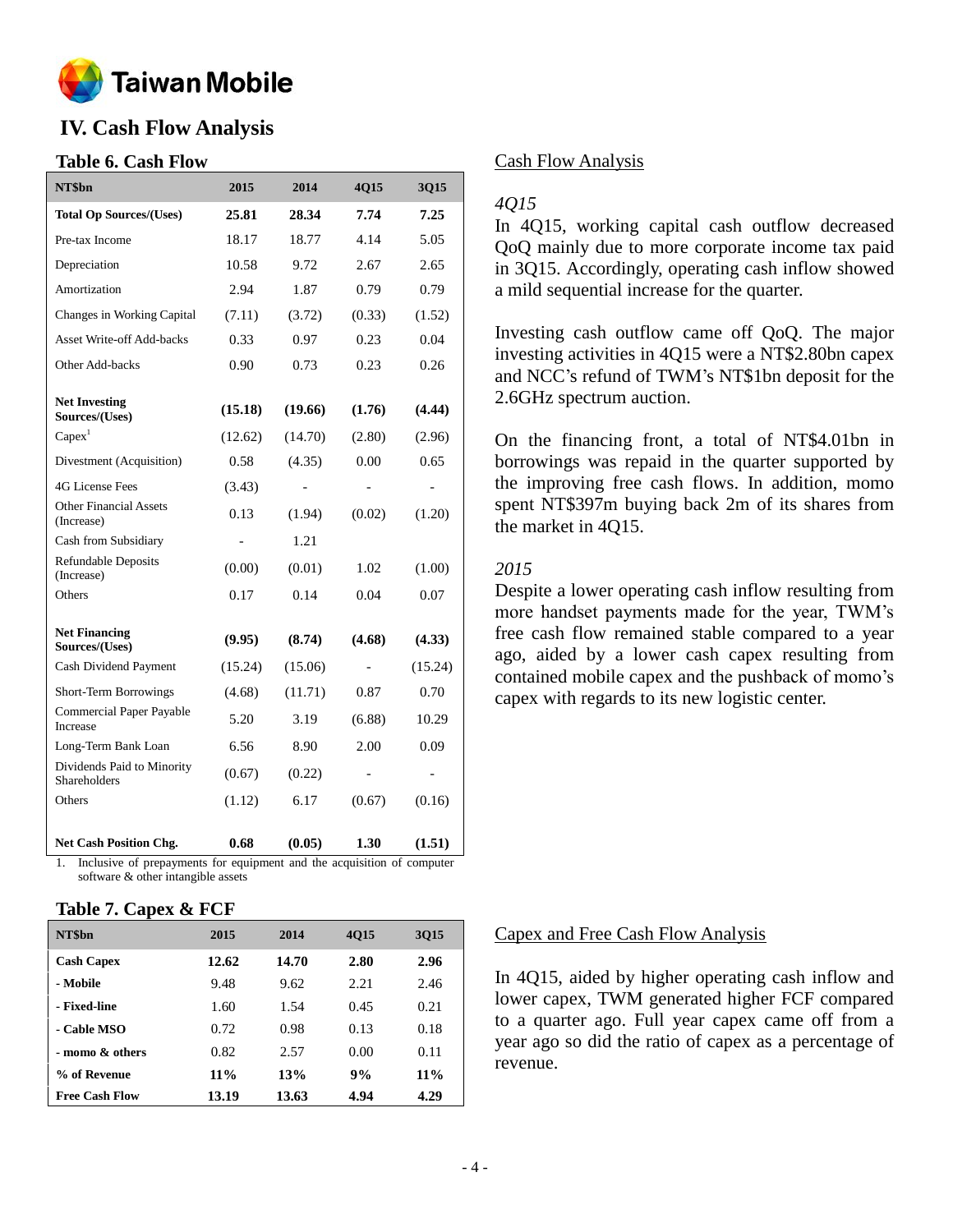

# **V. Balance Sheet Analysis**

# **Table 8. Balance Sheet**

| NT\$bn                          | <b>4Q15</b> | <b>3Q15</b> | 4Q14    |
|---------------------------------|-------------|-------------|---------|
| <b>Total Assets</b>             | 156.09      | 154.87      | 153.54  |
| <b>Current Assets</b>           | 34.16       | 31.26       | 32.83   |
| - Cash & Cash Equivalents       | 8.58        | 7.28        | 7.90    |
| - Accounts Receivable           | 15.70       | 15.90       | 15.02   |
| - Inventories                   | 4.19        | 2.24        | 3.21    |
| - Short-Term Investment         | 1.03        | 1.06        | 2.21    |
| - Other Current Assets          | 4.66        | 4.79        | 4.48    |
| Non-current Assets              | 121.93      | 123.61      | 120.70  |
| - Long-Term Investment          | 4.96        | 4.59        | 5.07    |
| - Property and Equipment        | 47.25       | 47.85       | 47.07   |
| - Concession                    | 40.45       | 41.08       | 39.10   |
| - Other Non-current Assets      | 29.28       | 30.09       | 29.46   |
| <b>Liabilities</b>              | 90.79       | 93.26       | 87.04   |
| <b>Current Liabilities</b>      | 59.23       | 64.81       | 53.47   |
| - ST Debt                       | 14.22       | 13.35       | 18.90   |
| - Commercial Paper Payable      | 10.79       | 17.68       | 5.59    |
| - LT Borrowings due in one year | 10.27       | 11.34       | 2.21    |
| - Other Current Liabilities     | 23.95       | 22.44       | 26.77   |
| Non-current Liabilities         | 31.56       | 28.45       | 33.57   |
| - Long-Term Borrowings          | 26.48       | 23.40       | 27.98   |
| - Other Non-current Liabilities | 5.08        | 5.04        | 5.59    |
| <b>Shareholders' Equity</b>     | 65.29       | 61.62       | 66.50   |
| -Paid-in Capital                | 34.21       | 34.21       | 34.21   |
| -Capital Surplus                | 14.59       | 14.72       | 14.72   |
| -Legal Reserve                  | 23.04       | 23.04       | 21.54   |
| -Un-appropriated Earnings       | 2.76        | 2.76        | 4.83    |
| -Treasury Shares                | (29.72)     | (29.72)     | (29.72) |
| -Non-controlling Interest       | 5.74        | 5.88        | 6.25    |
| -Retained Earnings & Others*    | 14.67       | 10.72       | 14.67   |

\* Including YTD profits and other equity items

# **Table 9. Ratios**

|                                   | <b>4015</b> | 3015 | 4Q14 |
|-----------------------------------|-------------|------|------|
| <b>Current Ratio</b>              | 58%         | 48%  | 61%  |
| Interest Coverage (x)             | 22.5        | 26.8 | 31.9 |
| <b>Net Debt (Cash) to Equity</b>  | 81%         | 95%  | 70%  |
| Net Debt $(Cash)$ to EBITDA $(x)$ | 1.65        | 1.78 | 1.49 |
| <b>ROE</b> (annualized)           | 25%         | 30%  | 20%  |
| <b>ROA</b> (annualized)           | 10%         | 11%  | 8%   |

### Assets

As of the end of 4Q15, cash balance increased QoQ as shown in the cash flow analysis section.

The QoQ increase in inventory was mainly due to the launch of the iPhone 6S in 4Q15. 4Q14's lower inventory level was partially attributed to Apple's supply shortage.

Long-term investment increased sequentially to reflect the mark-to-market value appraised on our equity investments in Ambit and THSR. The YoY decline was mainly due to the redemption of NT\$0.5bn of THSR's preferred shares made in 3Q15.

PP&E decreased QoQ as new addition in 4G equipment was smaller than the overall depreciation incurred for the quarter.

The YoY increase in concession was due to TWM's purchase of 5MHz LTE spectrum on the 700MHz frequency band from Ambit in 1Q15.

Other non-current assets decreased sequentially mainly due to NCC's refund of TWM's NT\$1bn deposit for the 2.6GHz spectrum auction.

# Liabilities & Shareholders' Equity

Gross debt balance fell to NT\$61.76bn, following a NT\$4.01bn debt repayment made in the quarter.

The QoQ decreases in capital surplus and non-controlling interest were both due to momo's buyback of its shares from the market in 4Q15.

#### Ratio Analysis

With more debt repayment made in 4Q15, the ratios of net debt to equity and net debt to EBITDA both came off from a quarter ago.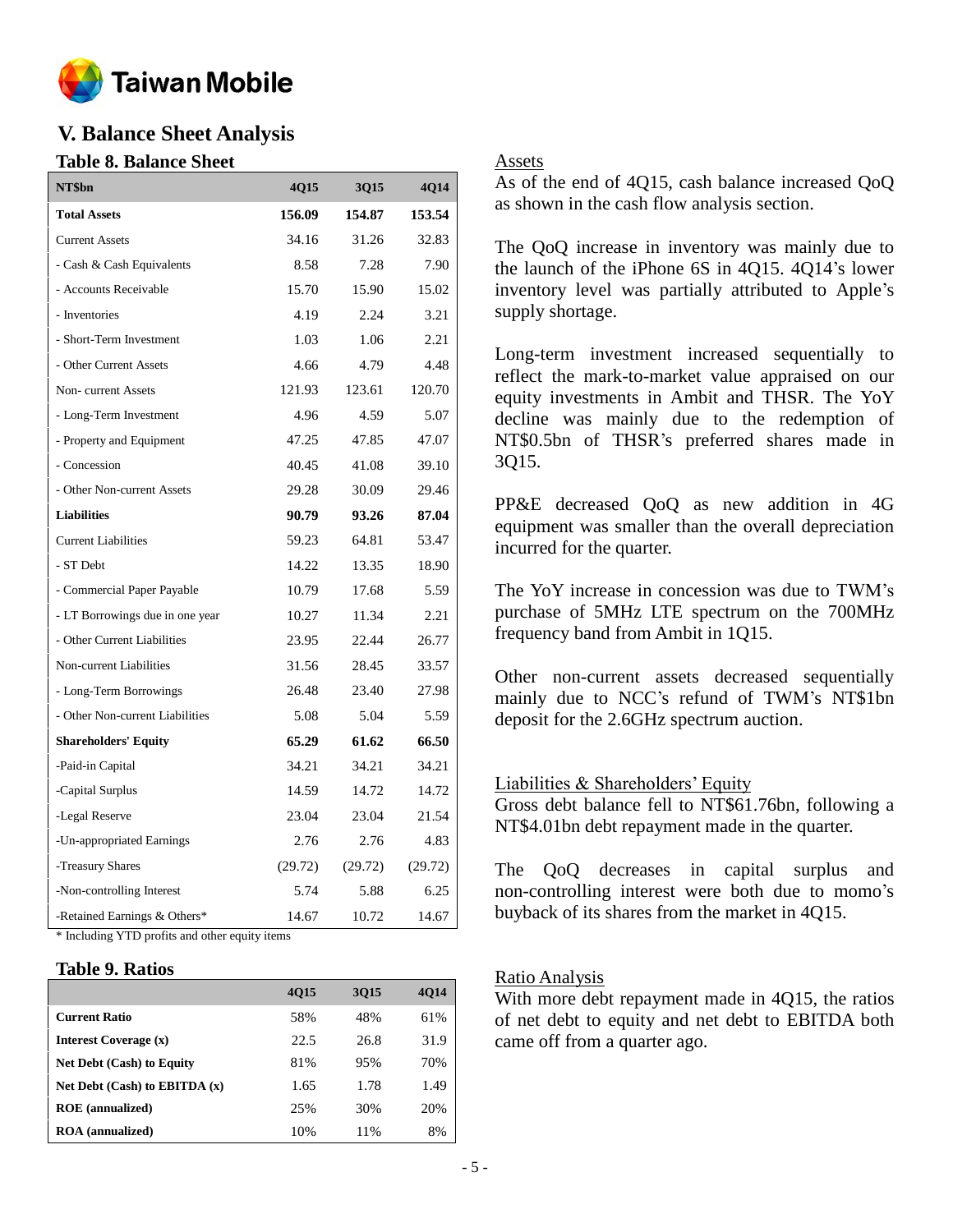

# **Table 10. 2016 Guidance**

| NT\$bn                  | 2016   | 2015   | YoY     |
|-------------------------|--------|--------|---------|
| <b>Revenue</b>          | 120.60 | 116.14 | 4%      |
| Cash Cost <sup>1</sup>  | 69.25  | 66.27  | 5%      |
| <b>Expense</b>          | 18.51  | 17.59  | 5%      |
| <b>EBITDA</b>           | 32.84  | 32.28  | 2%      |
| D&A                     | 14.32  | 13.52  | 6%      |
| <b>Operating Income</b> | 18.52  | 18.77  | $-1\%$  |
| Non-operating Expense   | (1.00) | (0.60) | 65%     |
| Pre-tax Income          | 17.52  | 18.17  | $-4%$   |
| <b>Net Income</b>       | 14.01  | 15.69  | $-11\%$ |
| EPS $(NTS)^2$           | 5.15   | 5.76   | $-11\%$ |
| Recurring EPS $(NT$)^3$ | 5.15   | 5.31   | $-3%$   |

1. Including handset sales costs, but not including total D&A.<br>2. EPS is based on total share counts of 2.722bn for both 2016

2. EPS is based on total share counts of 2.722bn for both 2016 and 2015.

3. One-off gains and tax savings were excluded from 2015 EPS.

# Telecom business

- We expect the mobile industry to continue benefiting from rising 4G adoptions. Taiwan Mobile estimates to have 4.7mn 4G subscribers by the end of 2016, up from 3mn a year earlier. Therefore, the mobile postpaid ARPU is expected to rise by 3% in 2016.
- The telecom segment is expected to deliver 1% YoY increase in EBITDA credited to an increase in service revenue and a contained handset subsidy level.

# Other businesses

• The combined EBITDA of CATV, retail and other businesses will increase by 5% YoY in 2016 and represent 16% of our total EBITDA.

# EPS

• EPS for 2016 is forecasted to come in at NT\$5.15, resulting from a projected 2% EBITDA growth and a 6% rise in D&A.

# **VI. Guidance VII. Management Remarks**

# Key Message

An increase in the forecast for telecom EBITDA coupled with over NT\$3bn reduction in telecom capex are expected to enhance Taiwan Mobile's free cash flow generation capability in 2016. With sufficient LTE spectrum holdings and no exposure to 2.6GHz investments, we will have less burden from depreciation and amortization, compared to our peers. As such, we will continue to endeavor to enhance shareholder returns.

# **Capex**

The board today (January 29, 2016) approved a NT\$11.1bn capex for 2016, including NT\$6.0bn for mobile, NT\$2.2bn for fixed-line, NT\$1.3bn for CATV and NT\$1.6bn for momo and other subsidiaries.

For 2016, both telecom capex and capex as a percentage of service revenue are forecasted to come off significantly from 2015. Mobile capex in particular will drop 39% YoY. Regarding cable TV, investments in digital set-up-boxes will continue in 2016. momo's expected YoY rise in capex is due to the pushback of its capex with regards to the new logistic center.

# Implication of 2.6GHz Auction Results

TWM announced its exit from the 2.6GHz spectrum auction in 4Q15 as its current spectrum holdings are sufficient enough for future growth in demand. Cash savings from payments for concession, capex and related opex will be used to enhance our marketing flexibility and accelerate the monetization of our 4G investment better than our peers.

# Corporate Social Responsibility Awards and Recognition

− Received the following four awards from the Taiwan Institute for Sustainable Energy Research for the second consecutive year: "Taiwan's Top 10 Role Model Company of Sustainability", the "Integrity and Transparency Award", the "Role